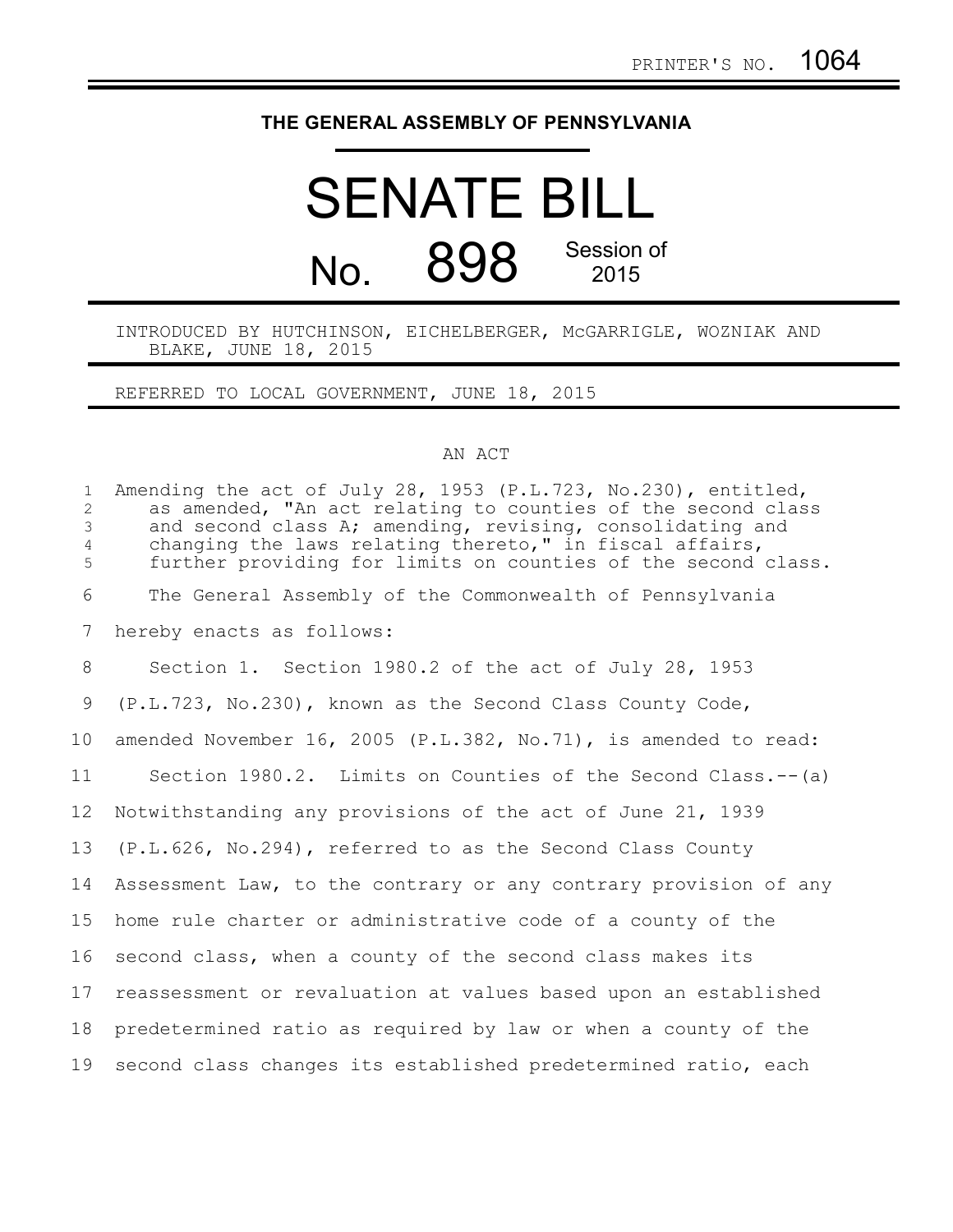political subdivision, other than a school district subject to section 327 of act of June 27, 2006 (1st Sp. Sess., P.L.1873, No.1), known as the Taxpayer Relief Act, which hereafter levies its real estate taxes on that revised reassessment, revaluation or change in ratio shall for that year reduce [its] each tax rate levied by the political subdivision, if necessary, for the purpose of having the total amount of property tax revenue for that rate received exclusively as a result of the reassessment, revaluation or change in ratio equal, in the case of any political subdivision, the total amount of property tax revenue received in the preceding year for each tax, notwithstanding the increased valuations of properties under the annual reassessment system. 1 2 3 4 5 6 7 8 9 10 11 12 13

(a.1) Except as set forth in subsection (h), this section shall apply to all rates of taxes levied on an assessment roll after a countywide revision as provided in subsection (a), including millage rates established by referendum. 14 15 16 17

(b) After establishing a tax rate under subsection (a), a political subdivision may, by a separate and specific vote, establish a final tax rate for the first year it levies its real estate taxes on a reassessment, revaluation or change in ratio. [The] Each tax rate levied by the political subdivision under this subsection shall be fixed at a figure that limits total amount of property tax revenue received exclusively as a result of the reassessment, revaluation or change in ratio not to exceed one hundred five per cent of the total amount of property tax revenue received in the preceding year, notwithstanding the increased valuations of properties under the reassessment system. 18 19 20 21 22 23 24 25 26 27 28 29

(c) For the purpose of determining the total amount of 20150SB0898PN1064 - 2 -30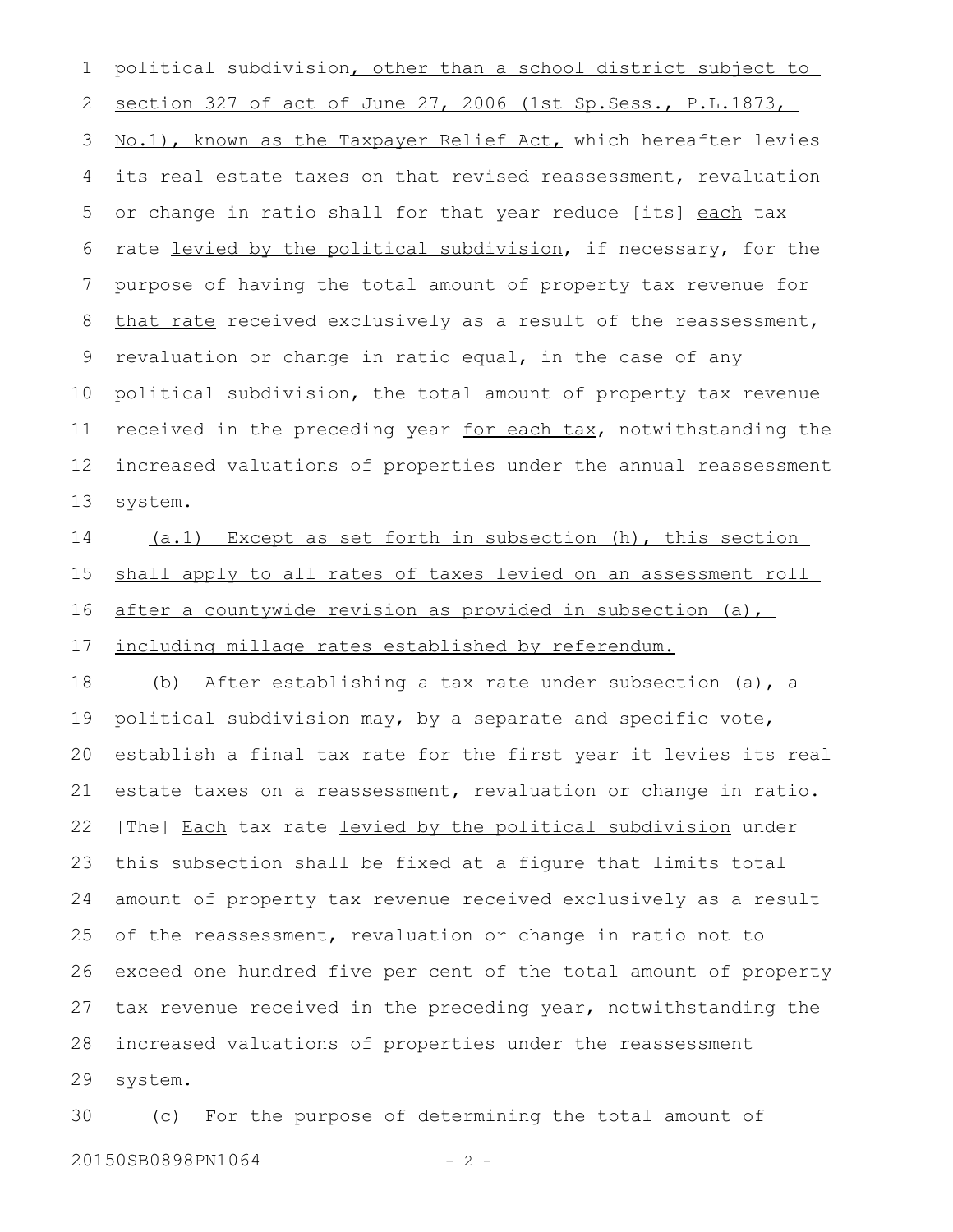revenue received exclusively as a result of the reassessment, revaluation or change in ratio for the year under subsections (a) and (b), the amount to be levied on newly constructed buildings or structures or on increased valuations based on new improvements made to existing structures shall not be considered. 1 2 3 4 5 6

(d) With the approval of the court of common pleas, upon good cause shown, any political subdivision may increase the tax rate authorized under this section. 7 8 9

(e) A political subdivision may adjust its calculation of the total amount of revenue to be received exclusively as a result of the reassessment, revaluation or change in ratio for the year under subsections (a) and (b) by the previous five-year average, excluding the year immediately preceding the effective date of the reassessment, revaluation or change in ratio, annual net increase or decrease in revenue resulting from final dispositions of assessment appeal. 10 11 12 13 14 15 16 17

(f) (1) To the extent that a political subdivision imposes taxes at a rate in excess of that which is required to produce revenue in accordance with subsections (a) and  $(b)$ , the political subdivision, upon the filing with it, within three years of payment of the tax, of a written and verified claim for a refund of the excess taxes paid or caused to be paid by any person or corporation of this Commonwealth, shall refund the excess taxes with interest. 18 19 20 21 22 23 24 25

(2) Interest required under this section shall be paid at the same rate and in the same manner as the Commonwealth is required to pay pursuant to section 806.1(b.1) of the act of April 9, 1929 (P.L.343, No.176), known as "The Fiscal Code." (3) For purposes of this subsection, the term "political 26 27 28 29 30

20150SB0898PN1064 - 3 -